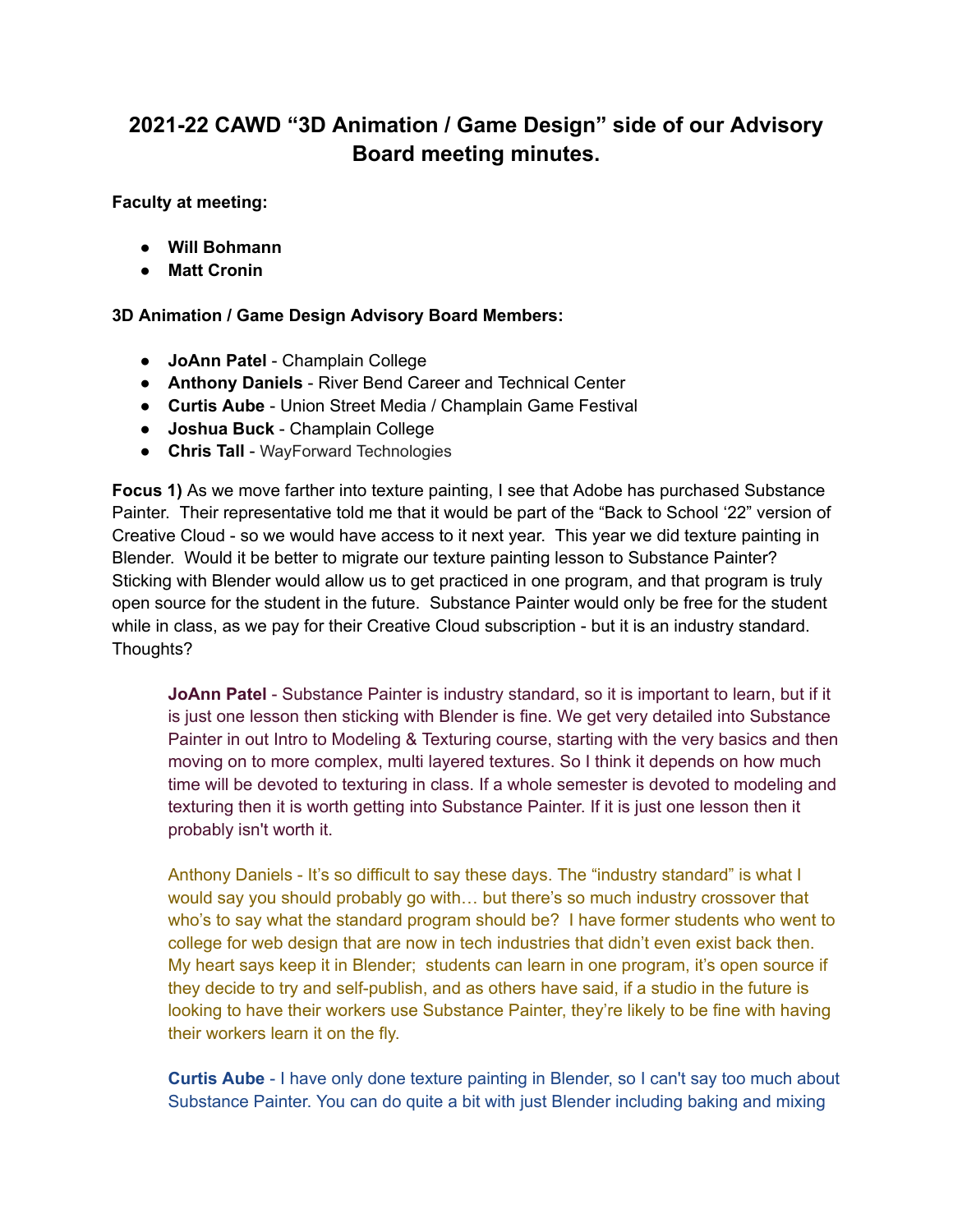textures. I think it's a useful skill to have. With this skill set, students can continue to work on their portfolio after school. On the flip side, if you have access to Substance Painter it seems like you may as well at least introduce it to students so they at least get their feet wet with the industry standard tool.

**Joshua Buck** - Blender has come a long way, especially with the recent release but I don't know a single operation using Blender for texture painting. Substance Painter is the industry standard for PBR texturing and I don't expect this to change any time soon. Studios usually have Creative Cloud licenses so it's at no additional cost to them (smart move on Allegorithmic's part!). IMO Substance Painter would be welcome (if not essential) on any resume or application.

**Chris Tall** - Sorry, I really don't know a lot about Substance Painter to give an informed opinion on whether you should use it over Blender. Though, I will say that I will always go for free and open source software over their proprietary counterpart. I think training your students in software that will allow them to grow their digital art skills post-CAWD is better than software that may be industry standard, but can't be used outside the classroom.

**Focus 2)** Are there any low cost barriers to entry for motion capture equipment you can recommend? Back when the xBox 360 was popular their Kinect could be used for rough motion capture, but that seems to have died off. Way back when I interned at Polhemus in Colchester and we used magnetic motion capture, but that has died off. Can you recommend or know of any budget motion capture systems or brands we could explore?

**JoAnn Patel** - We are currently looking at Rokoko and Xsens. They are budget, but they are much more affordable then mocap used to be. Mixamo has a lot of free mocap data that is available for use if you just want students to get some experience working with mocap data. That can be a good way to introduce students to mocap without having to worry about capture equipment.

Anthony Daniels - I have not ever used it, but I think Autodesk Motion Builder may have what you're looking for. I know you guys are already in pretty deep to the Blender pipeline, but the Autodesk stuff is free for educators (we haven't paid for the software in something like eight years).

**Curtis Aube** - This I do not know.

**Joshua Buck** - I looked into this five or so years ago and the market was still a bit of a mess, especially in the Kinect space. Seems to be lots of "reasonable" systems out there but I have no personal experience with any of them. A camera-less system is what we were looking at for Champlain, mainly for ease of use and space requirements. Obviously, this works for body kinematics and not facial.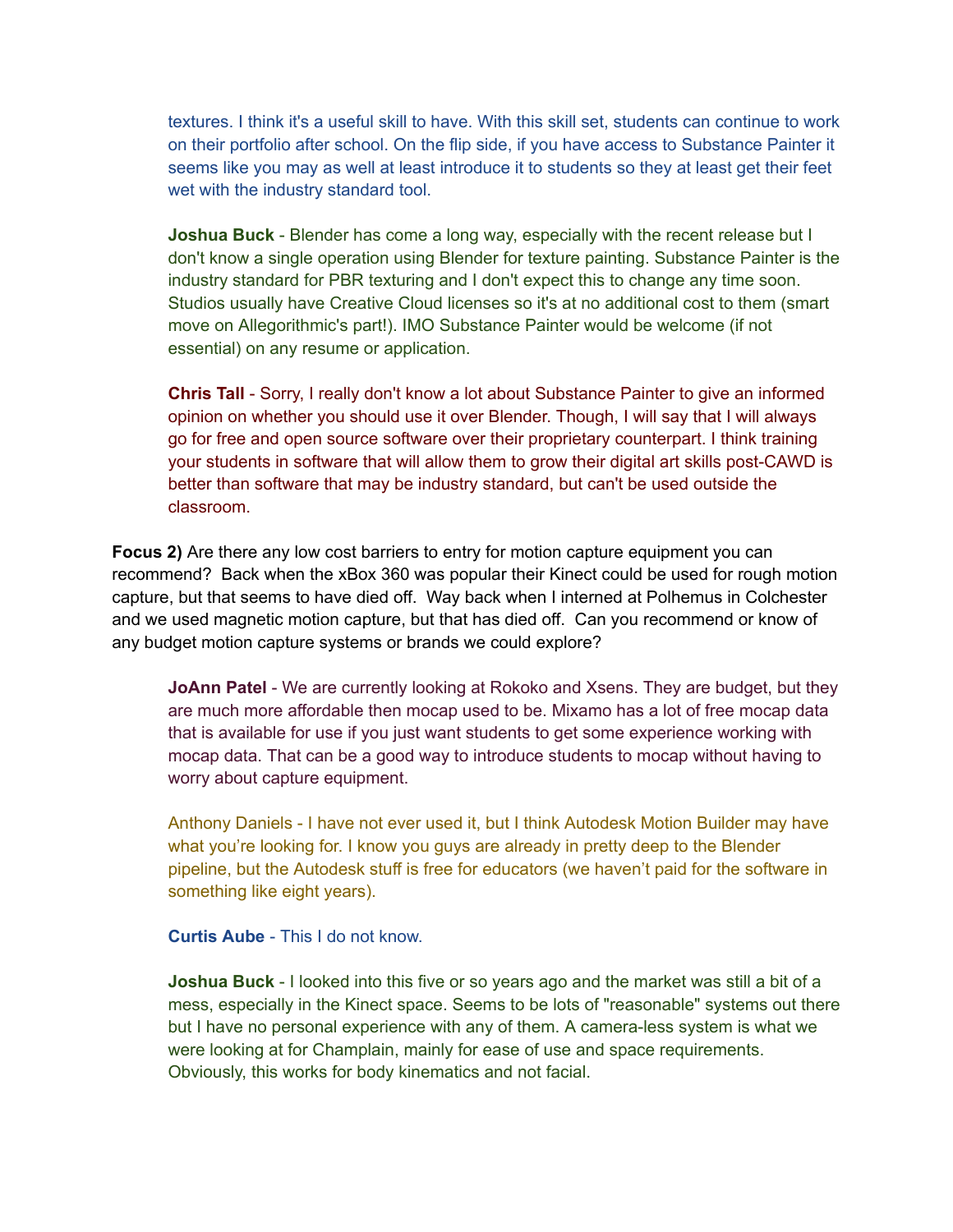**Chris Tall** - Sorry, I really don't know enough about motion capture to offer any useful information here.

**Focus 3)** How do you handle contracts when doing freelance work? Do you have a boilerplate contract to go back to client after client? Do you write up a custom contract for each job? Or do you not use contracts at all, and give and take over email and other communications?

**JoAnn Pate**l - I haven't done freelance work in a while, but when I did I had a basic contract that I would adjust as needed per client.

**Anthony Daniels** - I nearly always have my students do contracts the same way; set up what they want their hourly rate to be, how many hours they estimate it will take them to complete the job, and then send the client an estimate. The student picks their rate, but we usually research what an entry-level person makes for the job ahead of time and go off of that. We also do gratis work as well, but it's a fine line as to what I'll allow as I don't want the public to take advantage of our students. To this point most of what we've done is on the smaller scale so this has worked pretty well for us.

**Curtis Aube** - I just use a template and modify it a bit to match the needs of the particular circumstance. I think it's good to establish the constraints early on, like timeline or budget so that you don't get sucked into doing more than you intended.

**Joshua Buck** - I only worked contacts for around 18 months total and it was about 15 years ago (animation for several games). I was at the mercy of whatever the studios had in terms of their contracts. Most were boilerplate/non-negotiable except for \$ per hour. These were for large studios and I have no experience with personal contracts for smaller clients or individuals.

**Chris Tall** - It just so happens that I am currently working as a full time freelance game developer now. I imagine that every developer handles contracts differently, but in my case I did not have to provide one. The company that I contract full time for wrote one with conditions that I found reasonable. It's been over a year, and I've had no problems. Contract developers are very common, and contracts are not very complicated.

**Focus 4)** Unity Certification - I've been kicking around an IRC (Industry Recognized Credential) for Unity this year. I've been previewing and working through the coursework to determine if this is a tangible and useful IRC for students to achieve. The cost is not substantial, but it is an investment per student. The lowest level is Unity Certified User. CAWD students can earn the Certified Web Apprentice IRC currently.. Are there other IRCs that we should be considering for CAWD students? Thoughts on a Unity IRC?

**JoAnn Patel** - I'm not a fan of software certification. I don't think it means much unless the person also has a portfolio to show they can actually use the software well.